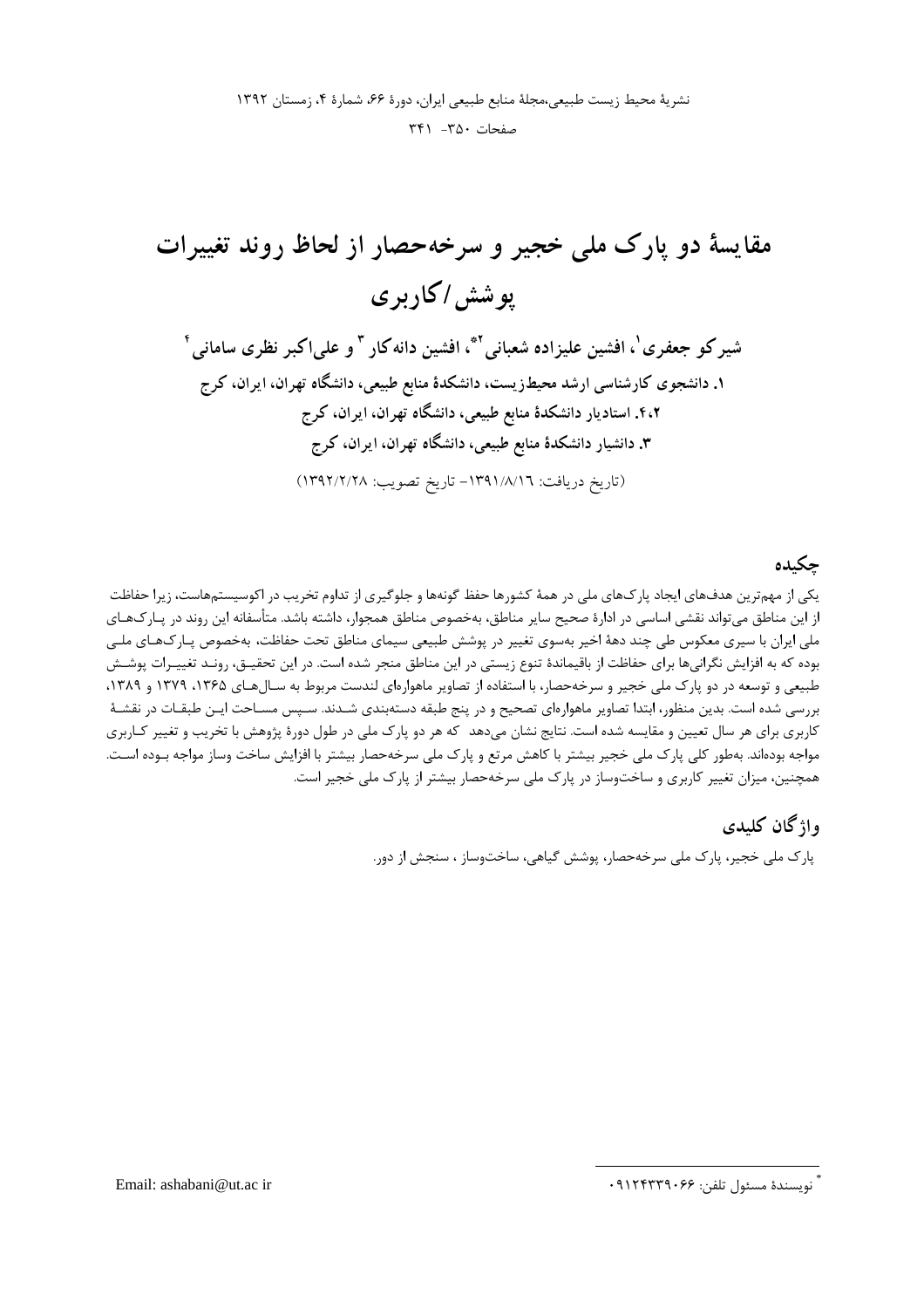#### ۱. مقدمه

پارک ملی، براساس تعریف IUCN، منطقهٔ تحت حفـاظتی است کـه بیشـتر بـرای حفـظ یکپـارچگی یـک یـا چنـد اکوسیستم برای نسلهای حاضر و آینـده، حـذف هرگونـه بهرهبرداری یا سکونت زیـانآور کـه موجودیـت منطقـه را بهخطر مىانـدازد و فـراهمكردن زمينـههـاي لازم بـراي استفادههای معنوی، علمی، آموزشی و تفرجگاهی ســازگار با محیطزیست در نظر گرفته می شود ( Keam & McCormick, 2008). پارکھای ملی برای حفـظ ذخـایر ژنتیکی گونههـای گیـاهی و جـانوری (Holden, 2000) و منــاطق طبيعــي برجســته و منظــرههــاي مهــم ملــي و بين|لمللي و استفاده هاي علمــي، آموزشــي و تفرجگــاهي (Weaver & oppermann, 2000) احداث مے شوند. یکی از مهمترین هدفهای مـدیریت پـارکـهـای ملـی شرايط طبيعي مناطق واز همه مهم ترحذف بهرهبرداریها و جلوگیری از هرگونه اشغال منطقه است کـه بـر موجوديـت منطقـه تـأثير منفـى مـىگـذارد (Majnunian, 2003). در چنــد دهــهٔ گذشــته، بــروز مسائل بیشـمار در محـیطزیسـت موجـب شـده اسـت .<br>جامعهٔ انسانی دریابد کـه گسـترهٔ فعالیـتهـای وی در محیطزیست بدون حد و مرز است ( Mitchell, 1996; 6/Kates et al., 2005) و افـزايش عمــق آثـار ناشــي از فعالیتهای وی موجب شده است که حتی بازتاب ایـن فعالیتها در نواحی کـاملأ طبیعـی (ماننـد یـار کـهـای ملي) نيز احساس شود (Green *et al*., 2006). اين آثار اغلب بهصورت غيرمستقيم و بهعلت تغييـرات روىداده در اراضی مجاور مناطق تحت حفاظت و گـاه بـهصـورت ستقیم و از طریق حضـور کـاربریهـای ناسـازگار درون آنها سبب تخریب ساختار و جلوگیری از تحقق اهداف و عملكردهـاي ايـن منـاطق مـى شـوند ( ,Zeng & Wu 2005). با توجه به اینکه بنیان اساسی محیطزیست هـر منطقه پوشش طبيعي آن است (Majnunian, 1997) و توسعهٔ روزافزون و بـدون برنامـهٔ فعالیـتهـای انسـان و وابستگی عمدهٔ جوامع بشـری بـه طبیعـت بـه تخریـب مناطق حفاظتشده و پارکهای ملی منجر شـده اسـت .<br>Weeks & Mehta, 2004)، معلــوم مـــ شــود كــه یوشش/کاربری زمین یکی از مهمترین عواملی است کـه انسان از طريــق آن محـيطزيسـت را تحـت تـأثير قـرار

مےدھـد (Lausch & Herzog, 2002). پـس بررسـي روند تغییـرات پوشـش/كـاربري زمـين بـه ايجـاد درك صحيحي از نحوهٔ تعامل انسـان و محـيطزيسـت منجـر میشود. این مسئله در مورد پارکهای ملـی از اهمیـت بیشتری برخوردار است (Lambin & Geist, 2006). به این منظور، حفاظت و پـایش دائمــی تغییـرات منــاطق حفاظتشده با هدف اتخاذ شیوههای مدیریتی مناسب و پیشگیری از ادامهٔ روند عوامل مخرب ضـروری اسـت. ارزیابی رونـد تغییـرات در منـابع و شـرایط اکولـوژیکی چنین منــاطقی در اتخــاذ تصــمیمهــای مــورد نیــاز بــه Jones et al., 2009; Wang et ) مدیران کمک می کند al., 2009). سنجش از دور یکی از فنون نو و کارآمد در يايش تغييرات مناطق تحت حفاظت است. با استفاده از تصاویر ماهوارهای و دادههای سـنجش از دور، بـهدلیـل نتایج مطلوب، می توان به شیوهای علمبی و کارآمـد بـه مدیریت و پایش تغییرات در پارکها و مناطق حفاظتشده در زمان های متفاوت پرداخت ( Fensholt et al., 2006; Hountondji et al., 2006; Gross et al., 2006). از طريق ايـن فـن مـيتـوان بـا اسـتفاده از پردازش تصاویر ماهوارهای با سرعت و دقت بالا تغییرات مورد نظـر در منطقــه را آشـكار كـرد. در ايــن راســتا، پژوهش های گوناگونی پیرامون ارزیابی و پایش تغییرات یوشش/کاربری زمین در مناطق حفاظت شـده صـورت گرفتـه اسـت. در ايـران بـراى اولـينبـار Makhdoum (1987) طرح جامع پارک ملی خجیر و سرخه حصار را تهیه کرد و در این طرح ارزیابی توان اکولوژیک منطقـه و زون بندی پارک ملی خجیـر و سـرخهحصـار بررسـی شد. Gross و همکاران (2009) در پژوهشی توانایی های سنجش از دور را در پایش مناطق حفاظتشده ارزیـابی کردند و به این نتیجه رسیدند که استفاده از این دانـش می تواند، بهواسطهٔ سرعت و دقت در پردازش دادهها، بـه محیطزیست و اصلاح شیوههای مدیریتی در این ارتباط كمك كند. Vasconcelos و همكاران (2002) تغييرات ۴۲ ساله در دو منطقهٔ حفاظتشدهٔ کاچیو و اورانگــو در گینه را با استفاده از تصاویر لندست بررسی کردنـد. Rahdary و همكاران (2008) تغييرات يوشش/كـاربري پناهگاه حیاتوحش موته را در طول چهار دهه بررسی كردنــد. Young و همكــاران (2006) رونــد تخريــب یوشش/کاربری را در یارک ملی آسین آلبرتا برای ۳۰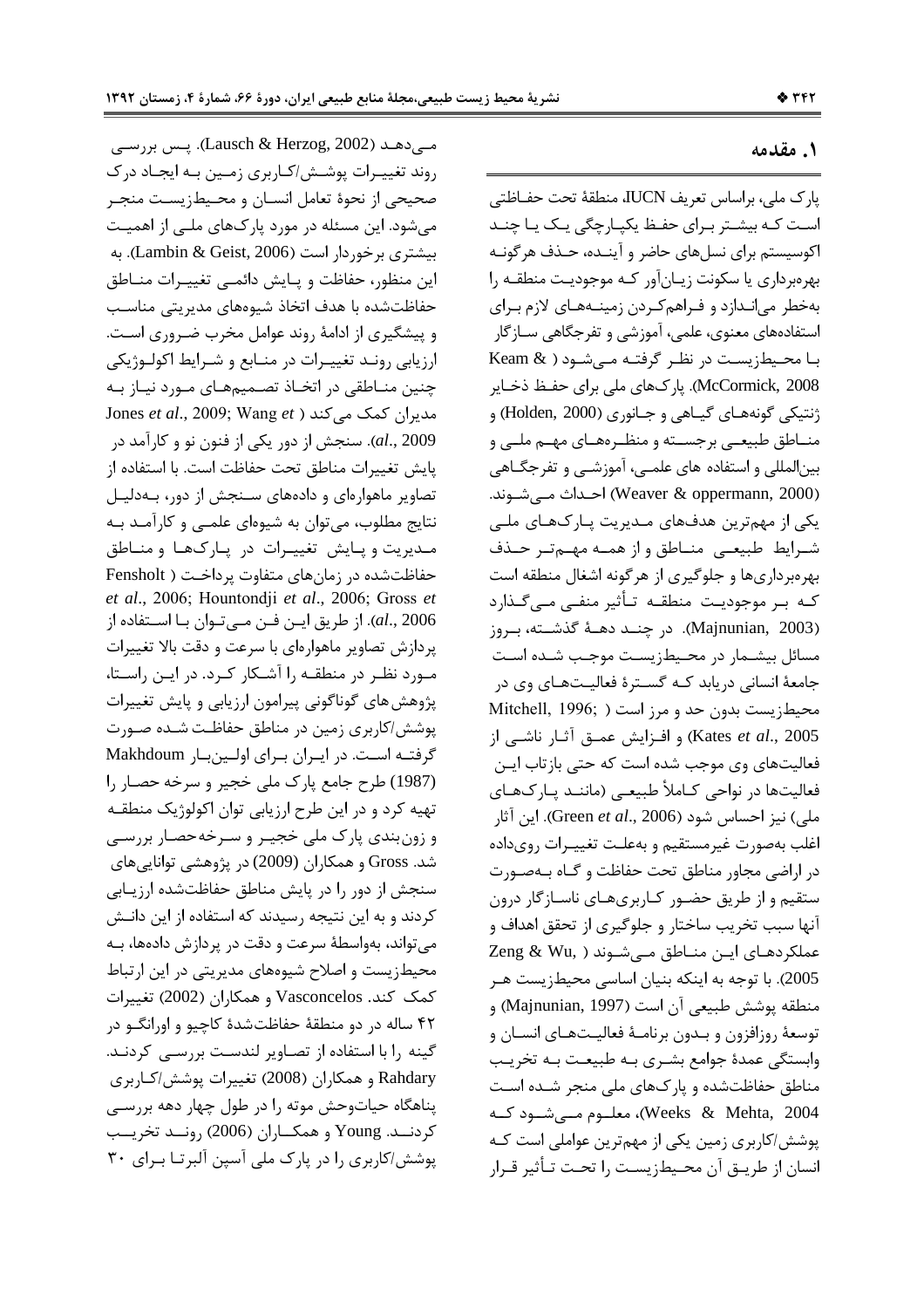سال بررسی کردنـد. Wang و همکـارن (2009) بـرای بررســي تغييــر پوشــش/كــاربرى پيرامــون و داخــل پارک های ملی از تصاویر ماهوارهای لندست در سه دهه استفاده کردنـد. در ايـران نيـز Zebardast و همكـاران (2011) رونـد تغییـرات تـالاب انزلـی را در یـک دورهٔ زمــانی دەســالە بررســی کردنــد. Rafiyi و همکــاران (2011) نیز تغییرات یوشش/کاربری تـالاب نیریـز را در یک دورهٔ زمانی دهسـاله بررسـی کردنـد. Zebardast و همكاران (2010) روند تغييرات يوشش/كاربرى منطقـهٔ حفاظتشـدهٔ ارسـباران را در سـه دورهٔ زمـانی بررسـی کردنــد. Piekielek و Hansen در ســال ۲۰۱۲ آثــار تغییرات پوشش/کاربری بر زیستگاههای چهار پارک ملي آمريكا ,ا بررسي كردند. Tomaselli و همكاران در سال ٢٠١٢ تغييـرات پوشـش/كـاربرى سـه تـالاب حفاطتشده در کشور ایتالیـا را بـا اسـتفاده از تصـاویر ماهوارهای لندست بررسی کردند. در این تحقیق سعی بر آن است که روند تغییرات پوشش/کاربری دو پارک ملي خجير و سرخه حصار در يک دورهٔ ۲۵ ساله بررسي شود و میزان تغییرات دو پارک ملی با یکدیگر مقایسـه شود و عوامل مؤثر بررسی شود تا بتوان به چشماندازی از آیندهٔ مناطق و در صورت امکـان ارائـهٔ راهکارهـایی برای جلوگیری از تخریب بیشتر دست یافت.

٢. مواد و روش ها

٠.٢.معرفي منطقه

پارک ملی خجیر با مساحتی حدود ۹۹۷۱ هکتار و پـارک ملی سرخهحصار با مساحتی برابر ۹۳۸۰ هکتار در شرق تهران و در ۴۴' ۳۵°۳۵ تــا ۳۵°۳۵ عـرض شـمالي و ۳۱' ۵۱° تا ۵۱° ۵۱° طول شرقی واقع شده اند. این دو یارک، کـه در سـال ۱۳۵۸ بـه تصـویب شـورای عـالی حفاظـت محيطزيست رسيده اند، در منطقهٔ حفاظت شـدهٔ جـاجرود قرار گرفتهاند (شكل ١). پارک ملي خجير از طرف شـمال به جادهٔ هراز، از طرف جنوب به گردنهٔ حسینخانی و کـوه ساريقلعه، از طرف غرب به منطقهٔ حفاظتشدهٔ جاجرود و از طرف شرق به مصب رودخانهٔ دماوند، تنگهٔ مهدیخانی، قطارتپه، کوه دربندک، سرخچشمه، تنگهٔ کبود و بنـدآغلو ختم میشود. پارک ملی سرخهحصار منطقهای با پستی و بلندی متعدد است؛ به طـوری کـهیسـتترین نقـاط آن در

منتهی|لیه نواحی جنوبی آن با ارتفاعی حـدود ۱۱۵۰ متـر و بلندترين نقطهٔ آن آراكوه با ارتفـاعي حـدود ٢۵۵٠ متـر است. دو پارک ملی خجیر و سرخهحصـار از تنـوع بسـیار زیاد گونههای گیاهی برخوردارند و از نظر حیـاتوحـش از بهترین زیستگاههـای البـرز مرکـزی محسـوب مـیشـوند (Makhdoum, 1987). بەطور كلى، پوشش گياهى غالب دو یارک ملے شامل دو جسنس .Asthragalus spp و.Artemisia spp است كه اين دو جنس در اكثـر نـواحى غالباند. ازآنجاکه این دو پارک در فاصلهٔ نزدیکی از هـم قرار دارند، از نظر پوشش گیاهی و جانوری تفاوت چنــدانی با هم ندارند. در این مناطق در مجموع ۵۱۷ گونهٔ گیـاهی و همچنین ۳۸ گونه از ردهٔ پستانداران، ۱۱۸ گونـه از ردهٔ پرندگان، ۲۷ گونه از ردهٔ خزندگان، ۲ گونه دوزیست و ۷ گونه ماهی شناسایی شده است (Bumabad, 2001).

### ٢.٢. روش بررسی

در این تحقیـق از تصـاویر مـاهوارههـای لندسـت ۴ و ۵ سنجندة TM با كذر ۱۶۵ و رديـف ۳۵ و تعـداد ۷ بانـد مربوط بـه تـاریخهـای ۱۳۶۵/۳/۲۸ و ۱۳۷۹/۵/۵/ ۱۳۸۹/۳/۱۴ شمسبی بهرای تعیلین تغییلرات منطقهٔ حفاظتشدهٔ ورجین و پدیدههای مـرتبط بـا آن در یـک دورهٔ زمانی ۲۵ ساله استفاده شد. از نقشههای توپوگرافی ۱:۲۵۰۰۰ سازمان نقشه برداری بـرای تصـحیح هندسـی تصاویر و از عکسهای هـوایی سـال ۱۳۶۸ و ۱۳۷۹ شمســی بــا مقیــاس ۱:۴۰۰۰۰ بــرای ارزیــابی صــحت و همچنین از جیپیاس مدل گارمین بـرای نقطـهبـرداری استفاده شد. در این تحقیق، برای پردازش تصاویر و تهیهٔ خروجي از نرمافزارهاي ERDAS IMAGINE ، ENVI 4.5 9 و ARC GIS 9.3 استفاده شد. در بخش تفسـير تصـاوير ماهواره ای، با استفاده از نقشه های توپوگرافی ۱:۲۵۰۰۰ و به روش نزدیکترین همسایه ابتدا تصحیح هندسی صورت پـذيرفت كـه ريشـهٔ ميـانگين مربعـات خطـاي (RMSE) تصـاویر ۱۳۶۵ و ۱۳۷۹و ۱۳۸۹ بــهترتیــب ۰/۴۸ ،۰/۴۵ و ۰/۴۲ پیکسل بهدست آمد. سیس، برای انجامدادن تصحیحات رادیومتریک، ابتدا به کمک روابط و ضرایب کالیبراسیون مربوط بـه هرکـدام از تصـاویر، مقادیر DN به مقادیر بازتاب تبدیل شدند ( Chander & Markham, 2003). از آنجاكه ارزش عددي هر پكيسل در تصاوير حاصل از سـنجش از دور ثبـت واقعـى تابنـدگى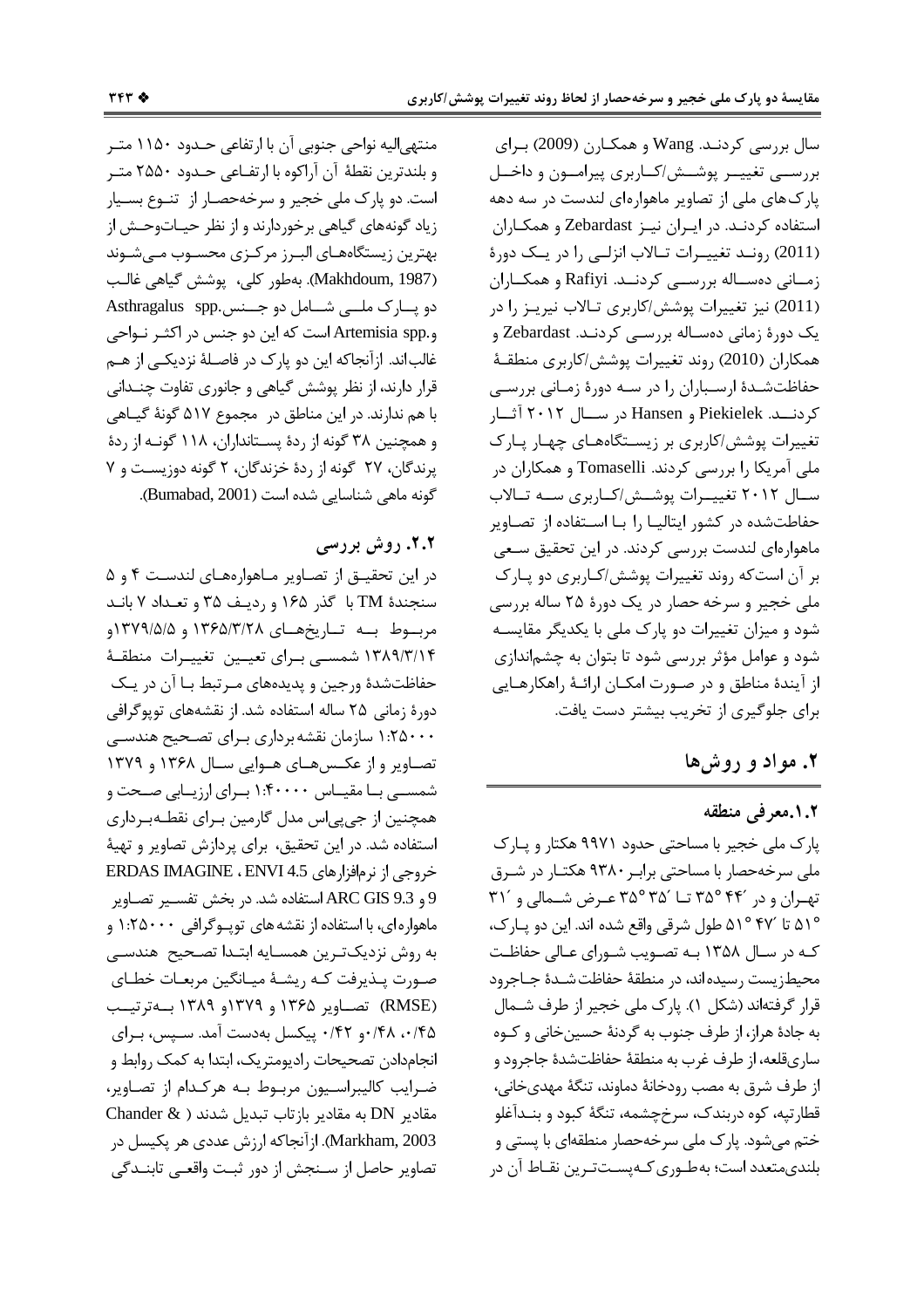

شكل ١. موقعيت جغرافيايي منطقة مورد مطالعه

در این تحقیق برای تصحیح اتمسـفری از روش کـاهش ارزش عددی پیکسلهای تیره (روش چاوز در نـرمافـزار ERDAS) استفاده شد (Chavez *et al.*, 1998). سيس منطقهٔ تصاویر با استفاده از مرز وکتوری برش داده شد. در اين تحقيق، با توجه بـه حساسـيت پوشـش منطقـه برای طبقهبندی تصاویر از دو نوع طبقهبندی بصـری و رقومی استفاده شد و با توجه به اهـداف پـژوهش، پـنج نوع طبقهٔ کاربری شامل آب، مرتـع، بــاغ، اراضــي فاقــد پوشش و سـاختوسـاز بـرای منطقـه تعریـف شـد. معمول ترين نوع روش طبقهبندي رقومي مورد استفاده در نقشهسازی طبقهبندی نظارت شده است که از میـان الگــوريتمهــاي گونــاگون آن از روش حــداكثر احتمــال استفاده شــد (Ozesmi & Bauer, 2002). بـراي تهيــهٔ

نقشهٔ پوشش و کاربری اراضی موجـود در منطقـهٔ مـورد مطالعـه از روش طبقــهبنــدي معرفــىشــدهٔ اندرســون و همکاران (Anderson et al., 1976) استفاده شد. برای تهيهٔ سـه طبقـهٔ كـاربري مرتـع، بـاغ و اراضـي بـاير از الگوریتم حداکثر احتمال با استفاده از بانـدهای ۷، ۴ و ۱ در محیط ENVI استفاده شـد. در ایـن منطقـه، بـا توجه به وجـود رخنمـون سـنگي و كـم.بودن پوشـش گیاهی، بازتاب عوامل اجزای زمینه (خـاک و رخنمـون سنگی) موجب حذف بازتاب پوشش گیـاهی مـیشـود. بنابراین اراضی رخنمون سنگی و خاکی با پوشش کمتر از ۱۰ درصد پوشش گیاهی در طبقهٔ بـایر طبقـهبنـدی شدند. همچنین بـهدلیـل حساسـیت تصـاویر درمـورد طبقهٔ ساخت وساز از تفسیر بصری با استفاده از باندهای

اتمسفری خواهند بود، زیرا علامتها بر اثر جذب تضعیف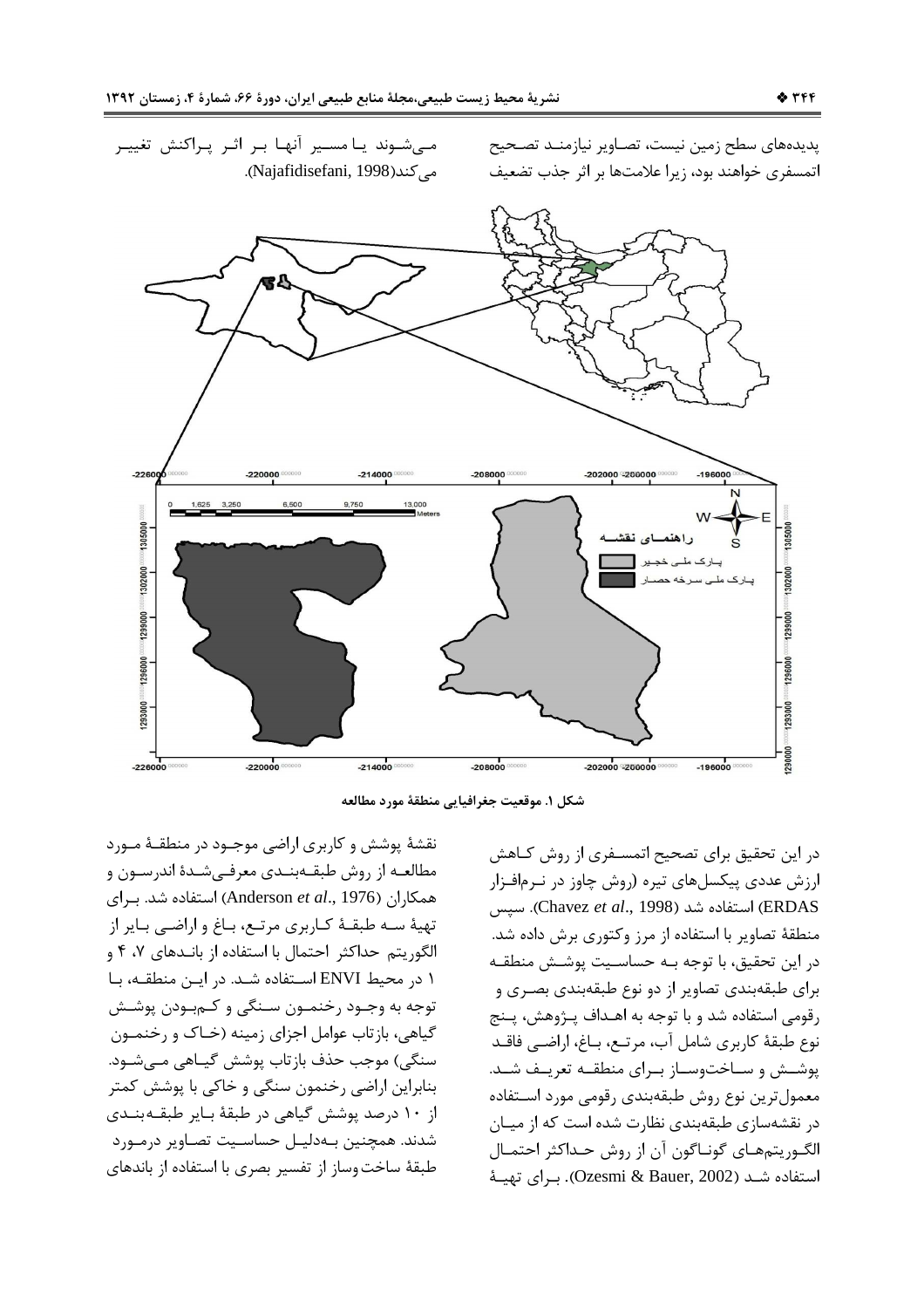۴، ۴ و ۱ در محـيط ARC GIS بهـره گرفتـه شـد (Ghezelsofla & Alavipanah, 2010). در مرحلــهٔ پردازش تصاویر، برای بارزشدن تصویر بهمنظـور تفسـير بصری و شناسایی مطمئن طبقـات در سـطح تصـویر، از روشهـای گونــاگون آشكارســازی تصــویر شــامل نسبت گیری طیفی و کشیدگی کنتراست استفاده شد تا طبقات کاربری اراضی در نظر گرفتهشده بـارزتر شـوند.

در بین روشهای استفادهشده برای آشکارسازی تصویر، مشخص شد که کشیدگی کنتراست در شناسایی و بارزسازی ساختوسازها نتیجهٔ مطلوبی ارائه مـی کنـد و مفسر را قادر میسازد پدیدههای مـورد نظـر خـود را در سطح تصویر با اطمینان بیشـتری تفسـیر کنـد. سـپس چهار طبقهٔ کاربری با هم تلفیق و نقشهٔ کاربری اراضی نهایی تهیه شد (شکل ۲).



شکل ۲. نقشههای کاربری تهیهشده

۲. ۳. ارزیابی صحت مرحلـهٔ دوم ایـن تحقیـق ارزیـابی صـحت نقشـههـای تولیدشده بود. ارزیابی صحت برای نقشهسازی از تصـاویر ماهوارهای، بهخصوص در صورت استفاده از نقشـههـا در امور مدیریت منابع طبیعی، اهمیت بسـیار دارد. صـحت

نقشههای تهیهشده از تصاویر ماهوارهای براساس مقایسهٔ برداشتهای زمینی و نتیجهٔ تفسیر نقشـههـا و از طریـق تشكيل ماتريس خطا ارزيابي شد ( Conglaton & Green, 1999). در ايـن تحقيــق، بـراي ارزيـابي صـحت نقشهٔ تهیهشـده از تصـاویر سـال ۱۳۸۹ براسـاس نقـاط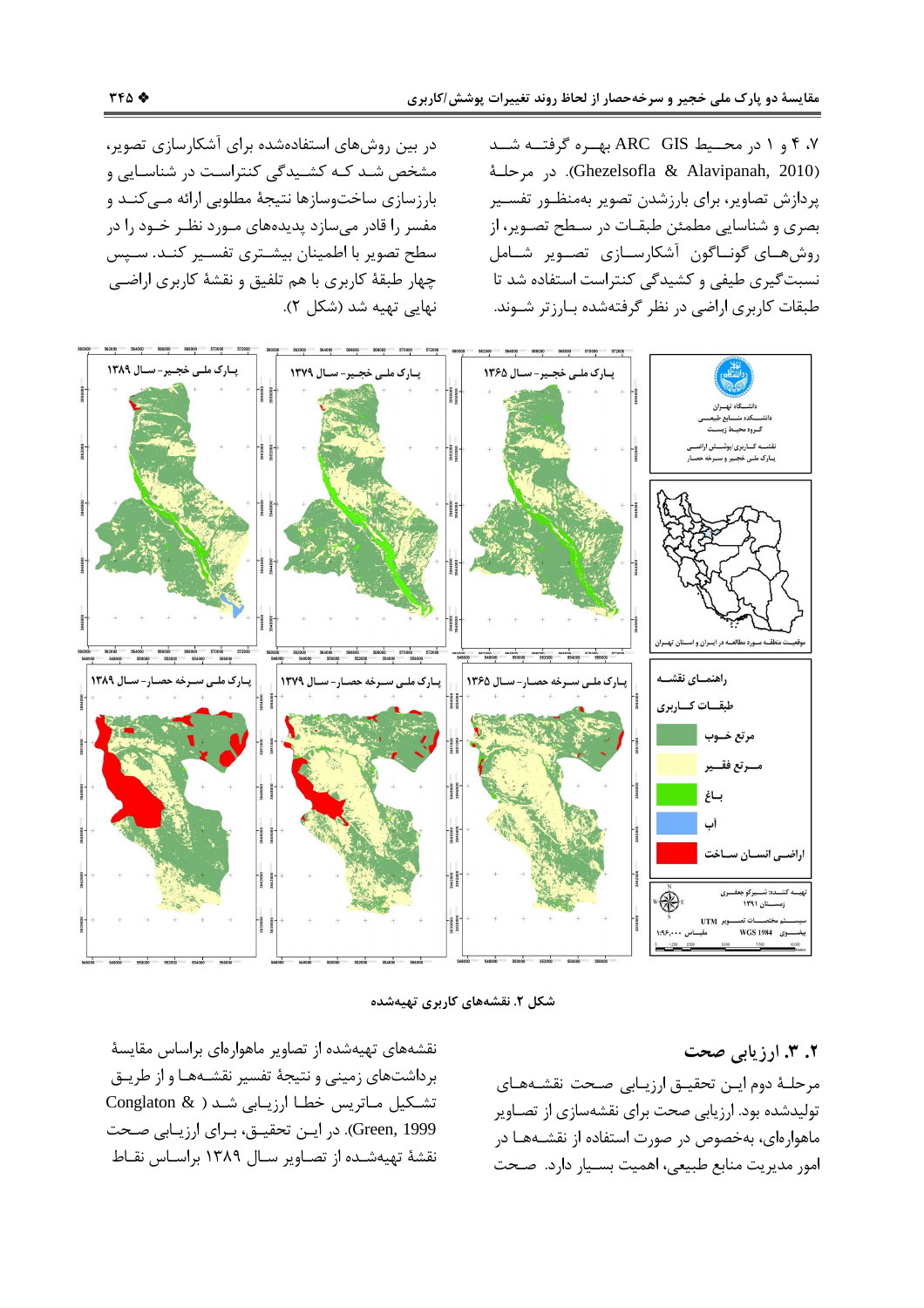برداشتشده با GPS در سال ۱۳۹۱ استفاده شده است. تصویر سال ۱۳۷۹ با عکس هوایی سال ۱۳۷۹ و تصـویر سال ۱۳۶۵ با عکس هوایی سال ۱۳۶۸ ارزیابی صحت شد. در این بخش، ابتدا عکسهای هـوایی اسـکن شـد و سپس برای برطرفکردن خطاهـایی ماننـد جابـهجـایی ناشــي از توپــوگرافي تصـحيح هندســي صــورت گرفــت. بنابراین، عکسهای هـوایی بـا اسـتفاده از مـدل رقـومی Paine & ) ارتفاع و نقاط کنترل زمینے تصحیح شـدند Kiser, 2003). برای هر عکس هوایی از ۱۰ نقطهٔ کنترل زمینی بهطور پراکنده در کل عکس استفاده شـد. بـرای بررسی دقت تصحیحها، پـس از اتمــام کــار لایــهٔ رقــومی راههای منطقه روی عکس قرار گرفت و مقـدار خطـا در بخشهای گونـاگون عکـس بررسـی شـد کـه در تمـام عكسها اندازة جابهجايي بسيار ناچيز و دقت تصحيحهـا يذيرفتني بوده است و اندازهٔ ريشهٔ ميانگين مربعات خطـا

در همهٔ عکس هـا از ۰/۵ پیکسـل کمتـر بـود. درنهایـت، برای همهٔ کاربریها پلیگونهایی جهت ارزیـابی صـحت برداشت شد و سپس، با تشـكيل جـدول مـاتريس خطـا، صحت کلی، ضریب کاپا، صحت کاربر و تولیدکننده بـرای تصاویر طبقهبندی شده محاسبه شد که در جدول ١ نشان داده شده است (Paine & Kiser, 2003).

## ۳. نتايج

جدول ۱ صحت تولیدکننده و کاربر را نشـان مـیدهـد كه اندازهٔ قابل قبولي دارند. شاخص كاپا و صحت كلبي نیز شاخص اصلی ارزیابی صحت اند کـه از انـدازهٔ قابـل قبولي برخوردارند و نشاندهنـدهٔ صـحت بـالاي نقشـهٔ تولىدى اند.

جدول ۱. دقت کلی و ضریب کاپای نقشههای تولیدی

| میزان تغییرات از سال<br>۱۳۸۹ تا ۱۳۸۹<br>(هکتا, ) | میزان تغییرات از<br>سال ۱۳۷۹ تا<br>۱۳۸۹ (هکتار) | میزان تغییرات از<br>سال ۱۳۶۵ تا<br>۱۳۷۹ (هکتار) | سال ۱۳۸۹                                          | سال ۱۳۷۹                             | سال ۱۳۶۵  | مساحت طبقات<br>پوشش/کاربری<br>(هکتا, ) |
|--------------------------------------------------|-------------------------------------------------|-------------------------------------------------|---------------------------------------------------|--------------------------------------|-----------|----------------------------------------|
| 9971.137                                         | $\lambda$ . $\epsilon$ $\lambda$ 996            | ۲۵.۹۳۷۲                                         | $\Delta$ $\cdot$ $\Delta$ $\Lambda$ $\Lambda$ 998 | 57055                                | 4778.83.  | مرتع                                   |
| $-55.5.8V$                                       | $-\Delta$ $\cdot$ . $\vee$ $\wedge$ $\varphi$   | $-15.11AV$                                      | ۲۱.۰۱۹۷                                           | $V \setminus \Lambda \cdot \Delta V$ | 847318    | باغ                                    |
| ۳۶۵۲.۵۹۳۱–                                       | $\lambda$ 775.7777-                             | $-50.000$                                       | ۱۳۴۵.۰۰۵۵                                         | $f \cup Y \wedge Y \wedge Y$         | ۴۷۹۷.۵۹۸۶ | باير                                   |
| ۱۶۸۳.۳۶۱۲                                        | ۱۰۱۶.۴۱۹۴                                       | 888.941 A                                       | 1789.8874                                         | $V\Delta Y. YY\Lambda$               | 88.3.88   | ساختوساز                               |

نتایج جدول های ٢ و ٣ نشان میدهد که از سال ۱۳۷۹ تا ۱۳۸۹ در پارک ملی سرخه حصار کاربری بایر بیشترین کاهش را داشته و کاربری مرتع و ساخت وساز روندی افزایشی داشتهاند کـه در ایـن میـان بیشـترین افزایش سطح مربوط به کـاربری سـاخت وسـاز اسـت و کاربری باغ نیز کاهش داشته است. همچنین در همــین مقطع زمانی، در پارک ملی خجیر مرتع با ۶۵۰ هکتـار بیشترین کاهش را داشته است و کـاربری بـایر و بـاغ و ساخت وساز روندی افزایشی داشتهاند که در ایـن میـان بیشترین افزایش سطح مربوط به کاربری بایر است. از سال ۱۳۷۹ تا سال ۱۳۸۹، در یارک ملی سرخه حصـار بیشترین افزایش سطح به کاربری سـاخت وسـاز تعلـق دارد. البته در این دهـه، کـاربری بـاغ و بـایر کـاهش و كاربري مرتع افزايش پيـدا كـرده اسـت. همچنـين، در

همین مقطع زمـانی، در پـارک ملـی خجیـر بیشـترین افزایش سطح به کاربری بایر مربوط است. همان طور که در جدول مشاهده می شود، بیشترین کاهش به کاربری باغ مربوط است. البته در این دهه مرتع، ساختوساز و آب افزایش پیدا کردهاند. با توجه به نتایج جدول های ۲ و ٣، تغییرات ٢۵ سالهٔ یارک ملی سـرخه حصـار نشـان می دهد که بیشترین کاهش از لحاظ مسـاحت کـاربری بایر است. کاربری ساخت وساز بیشترین روند افزایش را داشته و کاربری باغ کاهش و مرتع افزایش یافته است. همچنین، تغییرات ۲۵ سالهٔ پـارک ملـی خجیـر نشـان می دهد که بیشترین کاهش مساحت کاربری بـه مرتـع مربوط است. کاربری باغ نیز کاهش یافته است. کاربری بایر و ساختوساز و آب روندی افزایشی داشتهانـد کـه بیشترین مقدار به کاربری بایر متعلق است.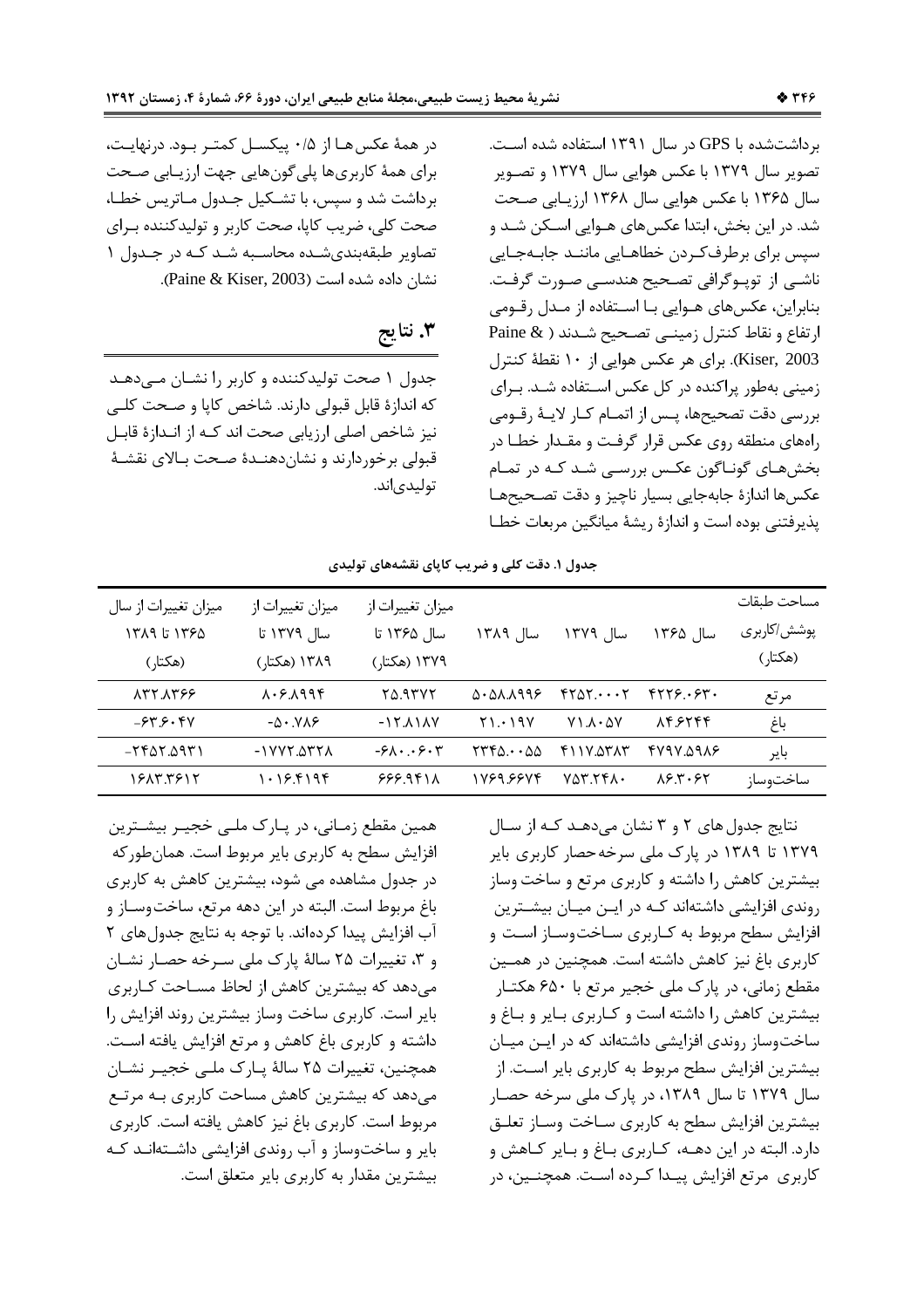| نقشهٔ کاربری تهیهشدهٔ سال ۱۳۶۵ |                           | نقشهٔ کاربری تهیهشدهٔ سال۱۳۷۹    |                                        | نقشهٔ کاربری تهیهشدهٔ سال ۱۳۸۹ |                | طىقات     |
|--------------------------------|---------------------------|----------------------------------|----------------------------------------|--------------------------------|----------------|-----------|
| صحت                            | صحت توليدكننده            | صحت کا,بر                        | صحت توليدكننده                         | صحت کاربر                      | صحت توليدكننده | كاربرى    |
| كاربر                          |                           |                                  |                                        |                                |                |           |
| $\lambda$ ۶/۱۱                 | <b>AA/14</b>              | $\lambda$ 9/14                   | 97/6                                   | 97188                          | $9\lambda/3$   | مرتع      |
| <b>AA/FT</b>                   | <b>AYIAV</b>              | $\lambda \Upsilon/\Delta \theta$ | 18178                                  | 97/15                          | 95162          | باغ       |
| $YY/1$ .                       | $\lambda f/\cdot \lambda$ | $\lambda \cdot / \lambda$        | $\Lambda\Delta/\cdot$ 9                | 94195                          | 95/17          | باير      |
| $\lambda$ )/ $\lambda$ $\tau$  | $\lambda f/f \Delta$      | Y9/29                            | $\lambda \mathbf{Y}/\Delta \mathbf{P}$ | 9.179                          | 949            | ساختوساز  |
|                                | $\lambda$ $\sqrt{9}$      |                                  | $\lambda V/Y$ ۹                        |                                | 98/73          | صحت کلے ٖ |
|                                | $\lambda Y/\mathcal{F}$   |                                  | $\lambda f(Y)$                         |                                | 91/57          | شاخص كايا |

جدول ۲. مقدار کاربریها و تغییرات خجیر برحسب هکتار در سالهای ۱۳۶۵، ۱۳۷۹و ۱۳۸۹

جدول ۳. مقدار کاربریها و تغییرات سرخهحصار برحسب هکتار در سال های ۱۳۶۵، ۱۳۷۹ و ۱۳۸۹

| میزان تغییرات از            | میزان تغییرات از                                          | ميزان تغييرات                     |                |             |                                       | مساحت طبقات   |
|-----------------------------|-----------------------------------------------------------|-----------------------------------|----------------|-------------|---------------------------------------|---------------|
| سال ۱۳۶۵ تا                 | سال ۱۳۷۹ تا                                               | از سال ۱۳۶۵ تا                    | سال ۱۳۸۹       | سال ۱۳۷۹    | سال ۱۳۶۵                              | يوشش /کاربر ي |
| ۱۳۸۹ (هکتار)                | ۱۳۸۹ (هکتار)                                              | ۱۳۷۹ (هکتا,)                      |                |             |                                       | (هکتا, )      |
| $-1.197 -$                  | $Y \cdot Y$ $Y \wedge Y \wedge$                           | $-559A \cdot YA$                  | 5451.75.9      | $9.05$ $8V$ | $5V \cdot Y X \cdot 9$                | مرتع          |
| -164.984-                   | $-551.111$                                                | 5Y.7750                           | ۴۰۶ ۸۳۶۰       | 558.588     | $\Delta V$ $\Delta V$ $\sim$ $\Delta$ | باغ           |
| $f \cdot Y \Delta \Delta f$ | $\Delta V \hat{\bm{\gamma}} \cdot \bm{\cdot} \bm{\tau} V$ | $\Delta V \xi \cdot \cdot \tau V$ | ۳۱۰۶ ۸۴۵۰      | ۳۲۷۲ ۵۹۲۳   | 8818.819                              | باير          |
| $YYY\cdot V$                | ۱۵.۹۳۴۱                                                   | 5.5019                            | YYY.Y.         | 5.5079      | ٠                                     | ساختوساز      |
| <b>VT.ATFV</b>              | <b>VT.ATFV</b>                                            | ٠                                 | <b>VT.ATFV</b> | $\bullet$   | ٠                                     | اب            |

banafsheh و همكاران (2007) در تحقيقي مشـابه توسـعهٔ مراكز سـكونتگاهي را مهـم تـرين عامـل تخريـب ارسـباران دانستد که با نتایج این تحقیق همسوست. ساکنان منطقــه باغ را به زمین هـای مسـکونی بـرای ویلاسـازی تغییـر کاربری می دهند. همچنین، کاهش کاربری باغ بهدلیـل ویلاسازی در پارک ملی سرخه حصار نشان می دهد کـه در ایسن ۲۵ سـال ۶۳ هکتـار از بــاغهــا بــه کــاربری ساختوساز تغییر کاربری پیدا کردهاند. در پارک ملبی سرخه حصار، اکثر ساخت وسازها از نوع تأسیسات اداری است که نزدیکی پارک ملی به شـهر تهـران مـی توانـد دلیلی برای اثبات این ادعا باشد. علت افـزایش پوشــش مرتعي در پارک ملي سـرخه حصـار نتيجـهٔ قـرق بـودن فیزیکی بخشی از پارک ملی و حفاظت بیشـتر سـازمان حفاطت محیط زیست بوده است. امـا در یـارک ملـی خجیر، بیشترین درصد افزایش کاربری به کاربری بـایر مربوط است که از چرای غیرقانونی دام های روســتاییان

# ۴. بحث و نتیجه گیری

با توجه به نتایج این پژوهش در پارک ملـی سـرخه حصـار، مشاهده شد که بیشترین درصد افزایش کاربری به کـاربری ساخت وسـاز مربـوط اسـت كـه در كـل ۲۵ سـال رونـدى افزايشي داشته است. نتـايج تحقيــق Rahdary و همكـاران (2008) در بررسی روند تغییرات پوشـش/کـاربری پناهگـاه حيـاتوحـش موتـه و نتـايج تحقيـق Wang و همكـاران (2009) در بررسی روند تغییرات مجموعهٔ پـارک ملـیهـای معتدل شمالی نشان داد که منــاطق مــورد مطالعــهشــان بــا افزایش ساختوساز روبهرو بودهاند که با نتایج ایــن تحقیــق همسوست. این امر ناشی از ســاخت وســازهای غیرقــانونی و قانونی مردم بومی منطقه (مرکز نقشـهٔ کـاربری) و سـاخت تأسیسات اداری برای چندین سازمان (غرب نقشهٔ کـاربری) است. با توجه به نتايج اين تحقيق، مهمترين عامــل تخريـب منطقـه توسـعة كـاربرى سـاختوسـاز اسـت كـه Rezayi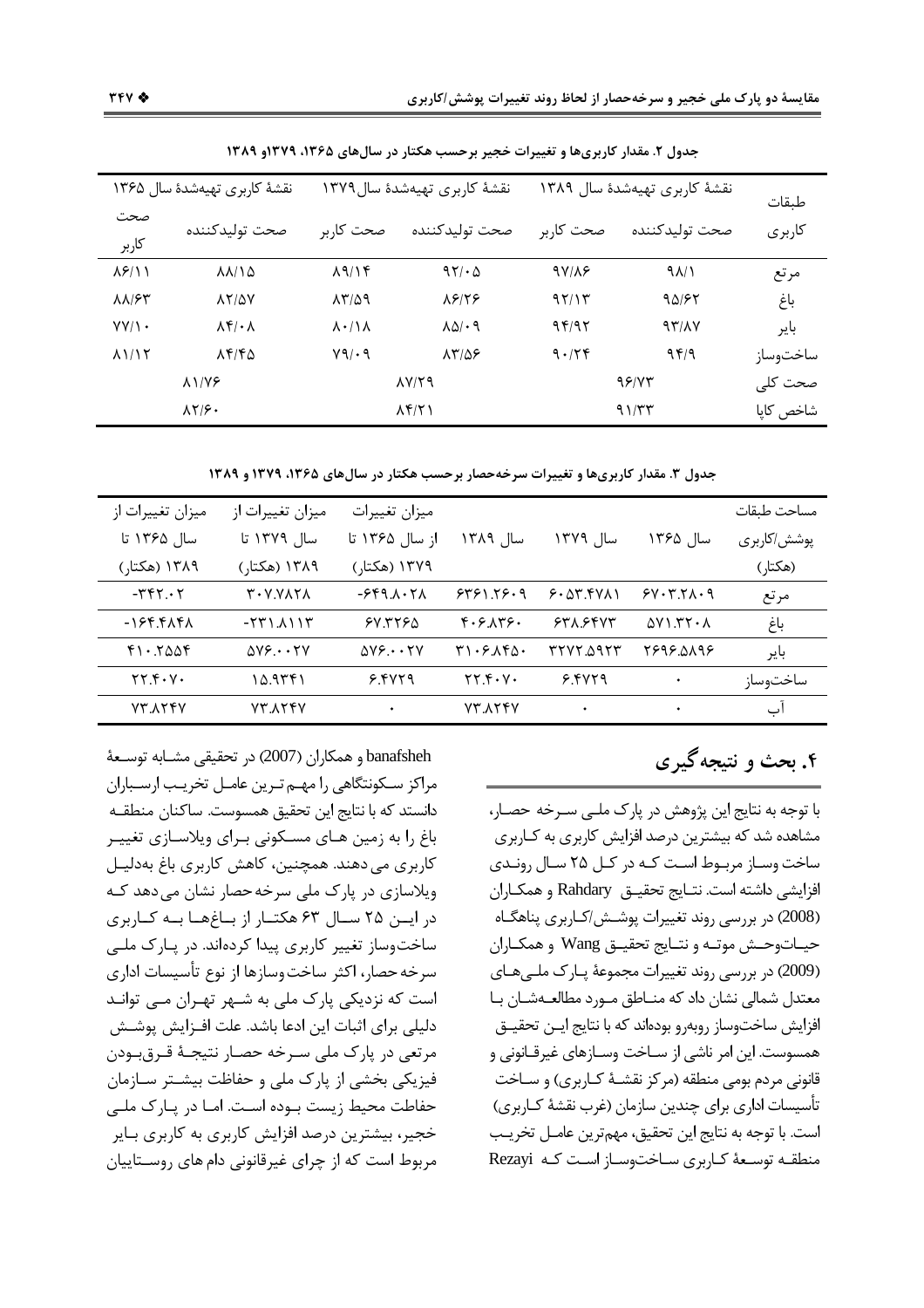محیط زیستی آن آثار زیانباری بر منطقـه مـی گـذارد و گذشته از این فعالیتهای صنعتی و انسـانی در منطقـه افزایش می یابد که تهدیدی جدی برای وحوش منطقـه است. کاربری هایی ماننـد بـاغ، کـه بـه سـاختوسـاز و به خصوص ويلاسازي تبـديل مـي شـوند، مسـتقيماً بـه قيمت نسبي اراضـي برمـي5كـردد. چـون منطقـهٔ مـورد مطالعه کوهستانی و دارای آب و هوای مطلوبی است و تا شهر تهران فاصلهٔ زیادی ندارد، قیمت زمینهای بـاغ بالاست و موجب این تغییر کاربری مهیشود و کاهش میزان کاربری باغ در ۲۵ سال (جـدول ۴) آن را تأییــد می کند. Abelairas-Etxebarria و Astorkiza) Astorkiza در پژوهشی رابطـهٔ میـان تغییـرات کـاربری بـا قیمـت اراضے در منـاطق حفاظـتشـده در کشـور اسـیانیا را بررسی کردند و نتیجـه گرفتنـد کـه تغییـرات کـاربری منــاطق حفاظــتشــده دارای آب و هــوای مطلــوب و نزدیک به شهرهای بزرگ بهدلیل قیمت اراضی است كه با نتايج اين تحقيــق همسوسـت. درنهايـت، نتيجــه گرفته شد که تخریب و تغییر کـاربری در پـارک ملـی سرخه حصار از پارک ملی خجیـر بیشـتر اسـت کـه بیشترین این تغییرات در افزایش کاربری سـاخت وسـاز بود. نتـايج تحقيـق Vasconcelos و همكـاران (2002) در بررســـی تغییـــرات پوشـــش/کـــاربری دو منطقـــهٔ حفاظتشدهٔ کـاچیو و اورانگـو در گینـه نشـان داد کـه میزان تغییرات در دو منطقهٔ حفاظت شده یکسان نبود و تغییرات پوشش/کاربری در یکی بیشتر بوده است، که با نتايج اين تحقيق (مبنى بـر يكسـاننبـودن تغييـرات پوشش/کاربری در دو پارک ملی) همسوست. ازآنجاکه هرگونه بهرهبرداری تجاری در پارکهـای ملـی ممنـوع است (Fennell and Nowaczek, 2003)، شايسته است تصـميم گيـران، بـا داشـتن ديـدگاه واقعـي از تغييـرات ایجادشده در این منطقه، به عواقب پیامدهای محيطزيستي آن در بلندمدت توجه كافي داشته باشند. با توجه به هـدف ايـن تحقيـق، پيشـنهاد مـي شـود در جهت کاهش روند توسعهٔ کاربری ساخت وساز در پارک ملـــی ســـرخهحصـــار راهکـــاری بیندیشـــند، زیـــرا ساختوسازها، علاوەبر تولید نخاله و سروصدای ناشبی از حمل ونقل ماشینهای سنگین برای حمـل و ترابـری مصالح، مخالف قوانين مناطق حفاظتشده است.

ناشی است. کاربری مرتع از سال ۱۳۶۵ تا سال ۱۳۷۹ بهدلیل چرای دام کاهش یافته و از سال ۱۳۷۹ تا سـال ۱۳۸۹ نرخ افزایشی داشته و بهدلیل حفاظت بیشتر و جلوگیری از ورود دام تا حدودی بهبود یافته است. در تحقیقی مشابه، Zebardast وJafari (2011) در بررسی روند تخریب محیط زیستی تـالاب انزلـی دریافتنــد کـه اراضي پيرامون تالاب با تخريب و تغيير پوشش گيـاهي مواجه بـودهانـد كـه از لحـاظ تخريـب مرتـع (يوشـش گیاهی) در پـارک ملـی خجیـر بـا نتـایج ایـن تحقیـق همسوست. همچنین در تحقیقی دیگـر، Zebardast و همکـاران (2010) در بررسـی ارزیـابی رونـد تغییـرات پوشش اراضى منطقـهٔ حفاظـتشـدهٔ ارسـباران نتيجـه گرفتند که این منطقه با کاهش پوشش مرتعبی مواجـه بوده و این کاهش پوشش ناشی از چرای دام بود کـه از لحاظ تخریب مرتـع (پوشـش گیـاهی) در پـارک ملـی خجير با نتايج اين تحقيق همسوست. شمال پارک ملي خجیر در سال ۱۳۸۹ توسـعهٔ سـاخت وسـاز شـهری را نشان می دهد که به حریم یارک ملی تجاوز شده است. بــديهي اســت گســترش كــاربرى ســاختوســاز و سکونتگاه ها و افزایش ارتباطات محـیط هـای روسـتایی منطقــهٔ مــورد مطالعــه بــه افــزايش ســاختوســازها و دامپروری ها روندی تصاعدی می دهد که این معضلات بدون توجـه بـه اهميـت اكولـوژيكي ايـن منطقـه و حتـى ظرفیــت آن اســت. در تحقیقــی مشــابه، کــه Rezayi banafsheh و همكاران (2007) تغييـرات پوشـش/كـاربرى جنگلهای منطقهٔ حفاظتشدهٔ ارسباران را بررسـی کردنـد، این نتیجه بهدست آمد که گسترش کاربری ساختوسـاز و سکونتگاهها به افزایش ساختوسازها و دامپروریها با روندی تصاعدی منجر می شود که این نتیجه بـا نتـایج این تحقیق در پارک ملی خجیر همسوست. در نقشـهٔ تهیهشدهٔ سال ۱۳۸۹ پارک ملبی خجیـر کـاربری آب (دریاچهٔ سد) نیز مشاهده می شود که بـهدلیـل احـداث ســد مــاملو در پــارک ملــی خجیــر اســت. نتــایج تحقيقـات Rasouli و همكـاران (2008) در بررســي نوسـانهـاي سـطح آب يـارک ملـي درياچـۀ اروميـه و Rafiyi و همكساران (2011) در بررسسي تغييسرات محیطزیستی تالاب نیریز نشان میدهد که احداث سـد در منـاطق حفاظـتشـده بـدون توجـه بـه پيامـدهاى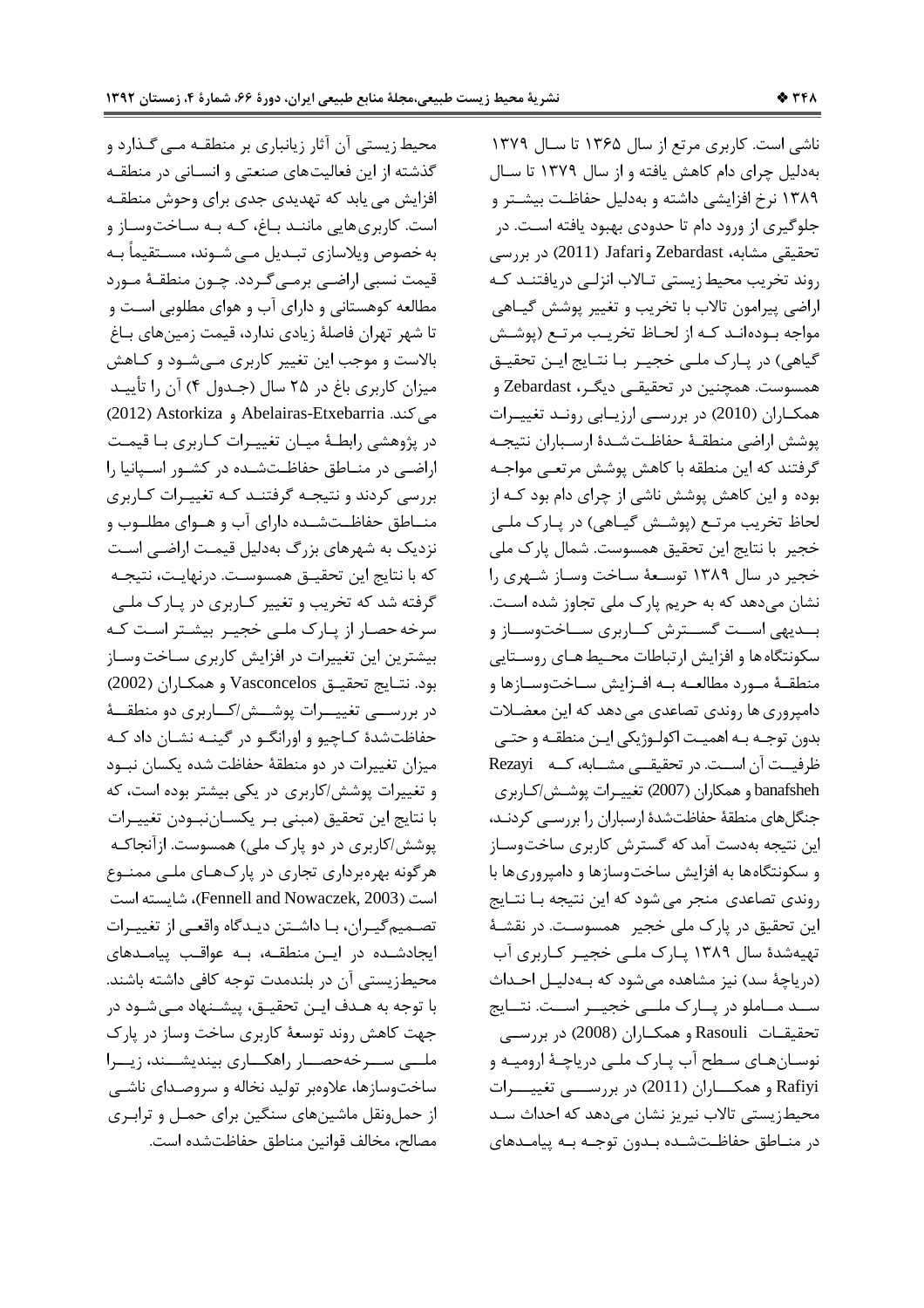#### **References**

- 1. Abelairas-Etxebarria, P., Astorkiza, I (2012)<br>
"Farmland prices and land-use changes in periurban protected natural areas," Land Use Policy, 29: 674-683.
- 2. Anderson, J.R., Hady, E., Roach, E.J., Wetter, T., Richard, E (1976) Lands cover classification system for use with remote sensor data, United States Government Printing Office, Washington, 80-85.
- 3. Bumabad, Consulting engineers (2001) "Study of the environmental management plan for Jajrud," 10<sup>th</sup> volume, Environmental protection organization of *Iran*, 193.
- 4. Chander, G., Markham, B (2003) "Revised Landsat-5 TM Radiometric Calibration Procedures and Postcalibration Dynamic Ranges," IEEE Transactions on Geoscience and Remote Sensing, 41: 2674-2677.
- 5. Chavez, P.S (1998) "An improved dark-object subtraction technique for atmospheric scattering correction of multi-spectral data," Remote Sensing of Environment, 24: 459-479.
- 6. Congalton, R.G., Green, K (1999) Assessing the Accuracy of Remotely Sensed Data, CRC Press, Boca Raton, FL. 137.
- 7. Fennell, D.A., Nowaczek, A.M (2003) "An examination of values and environmental attitudes among ecotourists: A descriptive study involving three samples," Tourism Recreation Research, 28: 11-21.
- 8. Fensholt, R., Nielsen, T.T., Stisen S (2006) "Evaluation of AVHRR PAL and GIMMS 10day composite NDVI time series products using SPOT-4 vegetation data for the African continent," *International Journal of Remote* Sensing, 27: 2719-2733.
- 9. Ghezelsofla, M., Alavipanah, s.k (2010) "Visual interpretation of satellite data to change detection of costline," national conference of Geomatic 89, Tehran, Iran, 170-180.
- 10. Green, D.G., Klomp, N., Rimmington, G., Sadedin, S (2006) Complexity in Landscape Ecology, New York, Springer, 208.
- 11. Gross, J.E., Nemani, R.R., Turner, W., Melton, F (2006) "Remote sensing for the national parks," Park Science, 24: 30-36.
- 12. Gross, J.E., Goetz, S.J., Cihlar, J (2009) "Application of remote sensing to parks and protected area monitoring: Introduction to the special issue," Remote Sensing of Environment, 113: 1343-1345.
- 13. Holden, A (2000) Environmental and Tourism, New York, Routledge, 225.
- 14. Hountondji, Y.C., Sokpon, N., Ozer, P (2006) "Analysis of the vegetation trends using low resolution remote sensing data in Burkina Faso (1982-1999) for the monitoring of desertification," International Journal of Remote Sensing, 27: 871-884.
- 15. Jones, D.A., Hansen, A.J., Bly, K., Doherty, K., Verschuyl, J.P., Paugh, J.I., Carle, R., Story, S.J. (2009) "Monitoring land use and cover around parks: A conceptual approach," Remote Sensing of Environment, 113: 1346-1356.
- 16. Kates, R.W., Parris, T.M., Leiserowitz, A.A. (2005) "What is sustainable development? Goals, indicators, values, and practice," Environment, 47: 10-21.
- 17. Keam, S., McCormick, N (2008) Implementing Sustainable Bioenergy Production; A Compilation of Tools and Approaches, Gland, Switzerland, **IUCN, 32.**
- 18. Lambin, E.F., Geist, H (2006) Land-Use and Land-Cover Change: Local Processes and Global Impacts, Berlin, Springer, 222.
- 19. Lausch, A., Herzog, F (2002) "Applicability of landscape metrics for the monitoring of landscape change: issues of scale, resolution and interpretability," *Ecological Indicators*, 2: 3-15.
- 20. Majnunian, H (1997) "Consideration of new IUCN classification for protected area and<br>national parks," Journal of Environmental Studies, 18: 75-92.
- 21. Majnunian, H (2003) Guide to the National Parks planning, practice planning and preparation process for the National Park<br>Management Plan, Tehran, Publications of Environmental protection Organization, 201.
- 22. Makhdoum, M.F  $(1987)$ National park Management plan for Sorke hesar and Khojir Tehran, National parks, Environmental protection organization of Iran, 444.
- 23. Mitchell, G (1996) "Problems and fundamentals of sustainable development indicators," Sustainable Development,  $4: 1-11$ .
- 24. Najafi disefani, M (1998) computer based interpretation of satellite data, Tehran, Samt Publications, 445.
- 25. Ozesmi, S.L., Bauer, E.M (2002) "Satellite remote sensing of wetlands," Wetlands Ecology and Management, 10: 381-402.
- 26. Paine, D., Kiser, J (2003) Aerial Photography and Image Interpretation, John Wiley & Sons, Inc., USA, 632.
- 27. Piekielek, N.B., Hansen, A.J (2012) "Extent of fragmentation of coarse-scale habitats in and around U.S. National Parks," Biological Conservation, 155: 13-22.